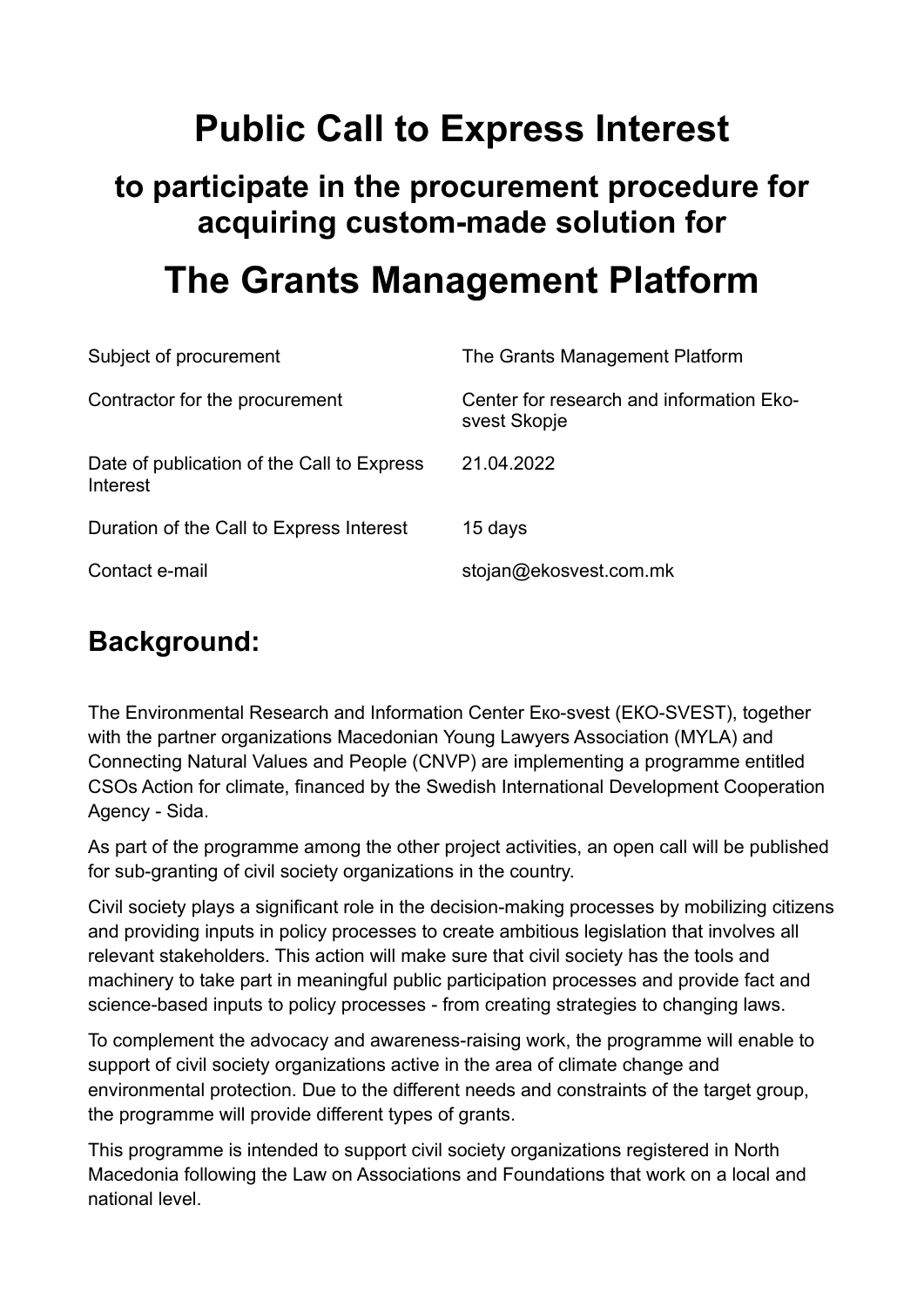Right to apply will have organizations that were registered at least 2 years before the publication of the open call for proposals.

Organizations will be encouraged to work in partnerships with other local organizations and/or collaborate with institutions, professional associations, citizen initiatives, or other organizations that will enable a better approach to a wider audience or the target group chosen for their project. Especially welcomed will be partnerships with organizations from sectors most affected by climate change (health, agriculture, risk management, energy poverty, vulnerable groups, etc.)

The participation criteria for the leading applicants will be fully applicable to partner organizations as well.

## **Subject of procurement:**

Subject of this procurement procedure is physical development, testing, and implementation of the Grants Management Platform with the following integrated modules (within the same platform):

1. User Management Module – to register users of database, approve and assign access levels and manage audit trails or log of user actions across the database.

2. Front Interface Module for registration of the web application (database) members.

3. Grants Application Module – to manage grants application process, share of information, grants progress monitoring and reporting management.

4. Dashboard and Self-Service Reporting Module – to provide aggregated data summaries and analysis that will allow user to generate reports, visualize and summarize data based on drill-down or roll-up features and multi-dimensional filters such as type of grants, specific grant applicant, time, geographic etc.

5. Notification Module to send notifications to users about deadlines or additional information's.

Creation of a grants management platform is envisaged as an information system for project management and reporting of grantees.

This platform will be a tailor-made, multilingual platform with four main modules

- 1. Application process
- 2. Financial project management
- 3. Tracking of project results based on logical framework/indicators
- 4. Back end with different users

The Grants Management Platform should enable grants management statistics and annual survey of grantees.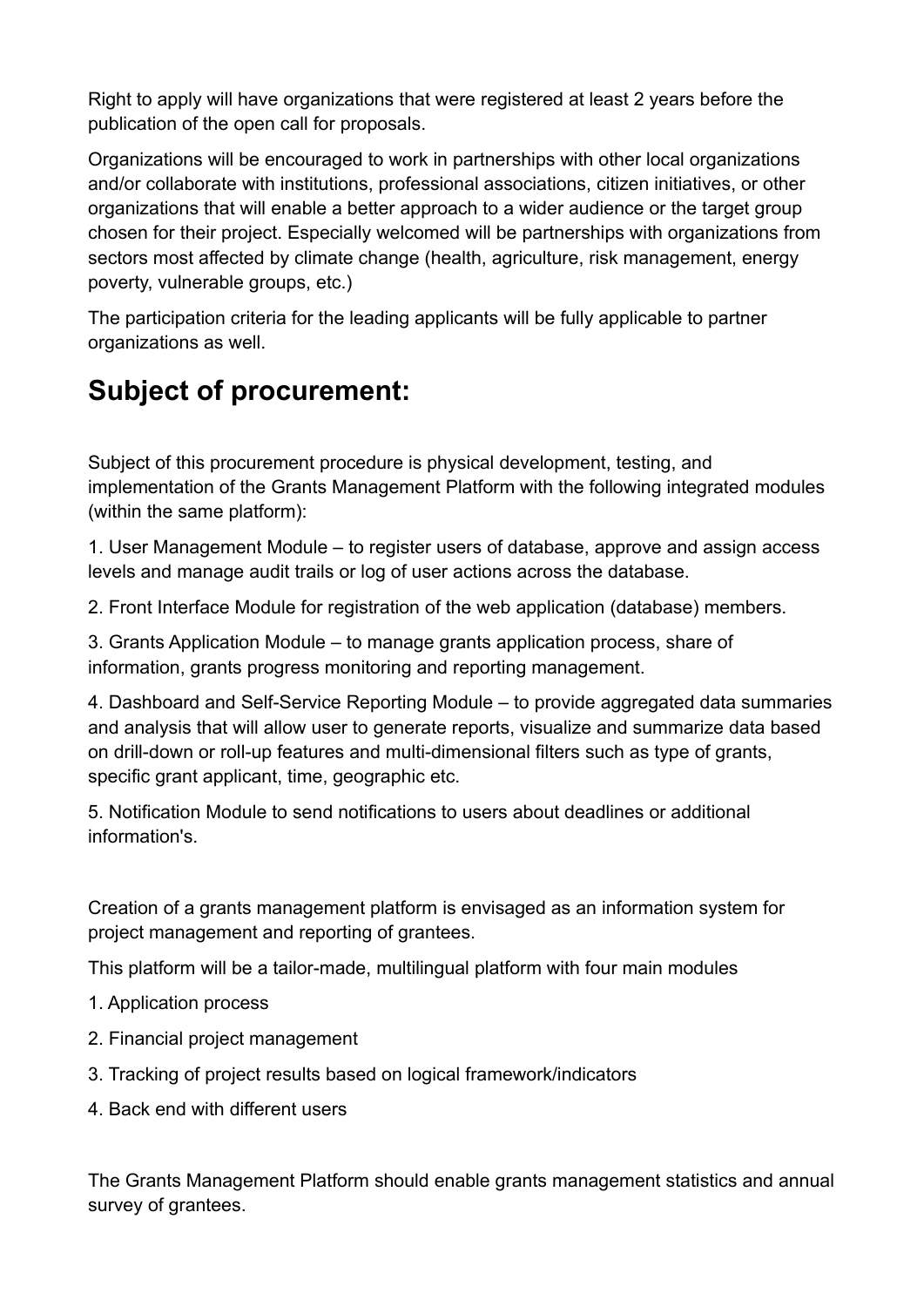The successful service provider selected through procurement procedure will work closely with relevant project staff to understand the technical requirements, existing databases, workflow, end users, access levels, and available technology infrastructure for the required process-driven web platform.

### **Expected Deliverables from the successful candidate in the Procurement Procedure:**

- Presentation on conceptual model of the Grants Management Platform
- Module specific deliverable-s:
	- Physical platform relational structures
	- Physical development and pre-test run of the platform fronts and interfaces for all modules with complete operations (clearing software bugs)
	- Physical development and pre-test run of dashboard
- Deployment and roll-out
- Penetration testing
- Post implementation technical support and training
- 3 years technical support and maintenance

This web application as a custom-made multilingual solution (Macedonian, English) will be in the ownership of Eko-svest upon completion. Maintenance service of the platform, over the time of the Project and beyond will be needed.

#### **Time table:**

| #            | Steps in the procurement procedure                                                                                                                                                                                                                                                                  | Date       |
|--------------|-----------------------------------------------------------------------------------------------------------------------------------------------------------------------------------------------------------------------------------------------------------------------------------------------------|------------|
| $\mathbf{1}$ | Deadline for submission of the Application for Expression of<br>Interest and the listed supporting documents for participation in<br>the procurement procedure                                                                                                                                      | 06.05.2022 |
| $\mathbf{2}$ | Deadline for selection of candidates for the procurement<br>procedure and written notification of all registered applicants on<br>the results of the selection                                                                                                                                      | 13.05.2022 |
| 3            | Deadline for Informative meeting with the selected candidates to<br>present the technical characteristics and requirements related to<br>the development of the Grants Management Platform, as well as<br>details and clarifications related to the submission of technical<br>and financial offers | 18.05.2022 |
| 4            | Deadline for submission of the final technical and financial offers 23.05.2022                                                                                                                                                                                                                      |            |
| 5            | Deadlne for selection of the best bid (offer) and written notification 25.05.2022<br>of all bidders about the results of the selection                                                                                                                                                              |            |
| 6            | Deadline for signing a contract with the successful bidder                                                                                                                                                                                                                                          | 27.05.2022 |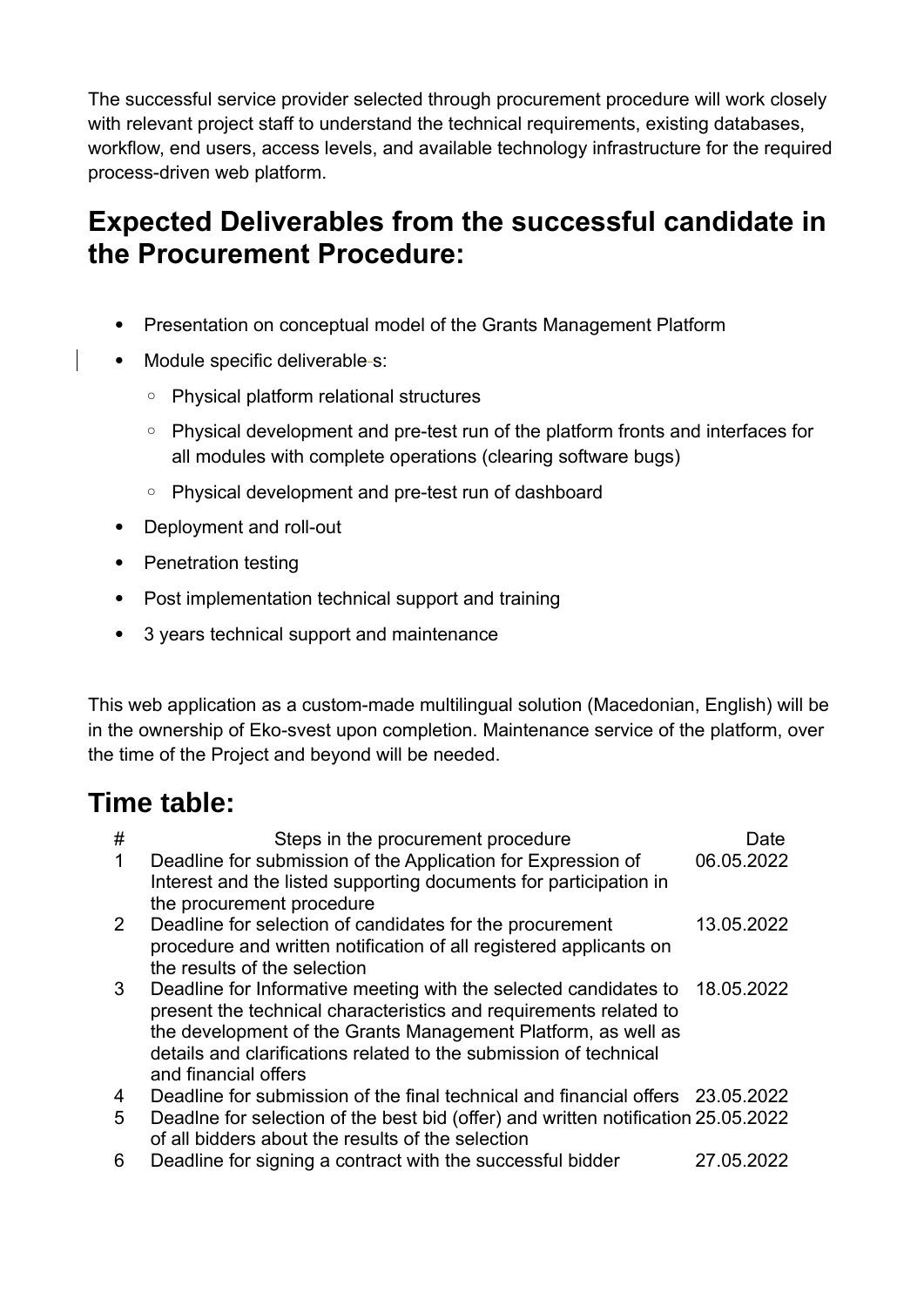#### **Preparation of expressions of interest:**

Expressions of interest are submitted electronically to the email address specified in the section "Method of submitting the Expression of Interest". Application e-mail should contain the following documents:

- 1. Letter for expression of interest
- 2. Portfolio
- 3. Team
- 4. Any other relevant document supporting the expression of interest
- 5. Due diligence form provided as annex  $1$  "Annex  $1 -$  Due Diligence check"
- 6. All documents that are specified in the Due diligence form from point 5

#### **Method of submitting the Expression of Interest:**

Expression of Interest shall be submitted by email to the address **info@ekosvest.com.mk** with an indication in the SUBJECT e-mail: Expression of Interest, 2022 (name of the applicant)

The body of the e-mail states the names of all submitted documents, and the documents are named as listed in the section "Preparation of expressions of interest ".

All documents containing signatures and stamps should be submitted in PDF format.

In case the attached documents are larger than 10 MB, arrange the documents in several emails, with the following in the field SUBJECT: in the first e-mail enter The Expression of Interest, 2022 (name of the applicant)  $x / #$ , instead of the mark "x" you enter the serial number of the e-mail, and instead of the mark "#" you enter the total number of e-mails you will send. In the body of the e-mail, provide a numbered list of all attached documents in that e-mail.

All off the received e-mail will be individually confirmed that are received, and if there is no confirmation it is responsibility of the company that is sending the e-mail to check if their offer is received in the period stated in the "Time Table".

#### **Confidentiality**

Information relating to the examination and evaluation of expressions of interest, and the selection of candidates for procurement process, shall not be disclosed to the applicant(s) or any other persons not officially concerned with such process, even after publication of the contract award. Any privately identifiable information will be treated as confidential information and will not be used, collected, or distributed for any other purpose, than stated in this Call.